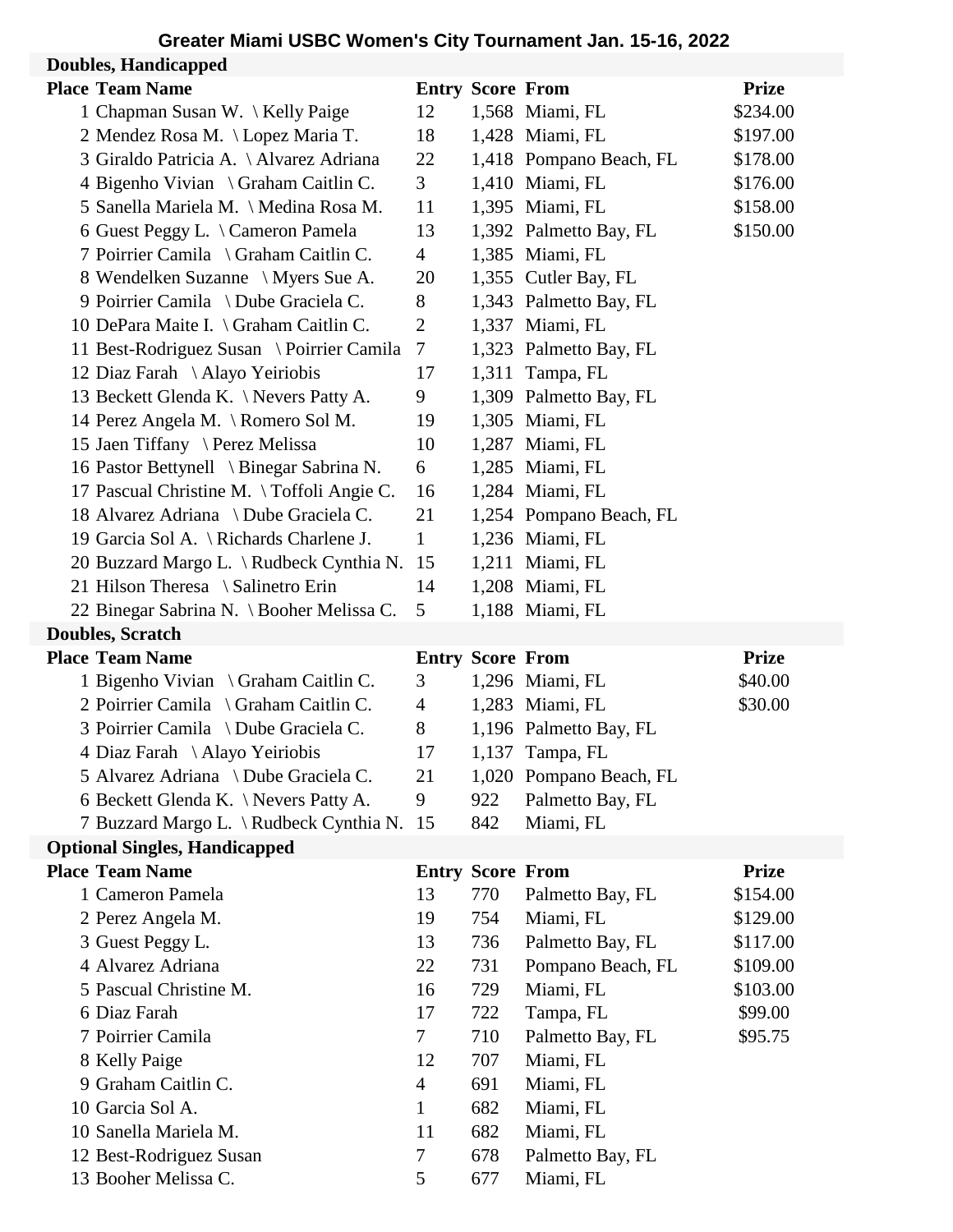| 14 Myers Sue A.       | 20             | 663 Cutler Bay, FL |
|-----------------------|----------------|--------------------|
| 15 Lopez Maria T.     | 18             | 661 Miami, FL      |
| 16 Chapman Susan W.   | 12             | 658 Miami, FL      |
| 17 Hilson Theresa     | 14             | 650 Miami, FL      |
| 18 Binegar Sabrina N. | 5 <sup>1</sup> | 643 Miami, FL      |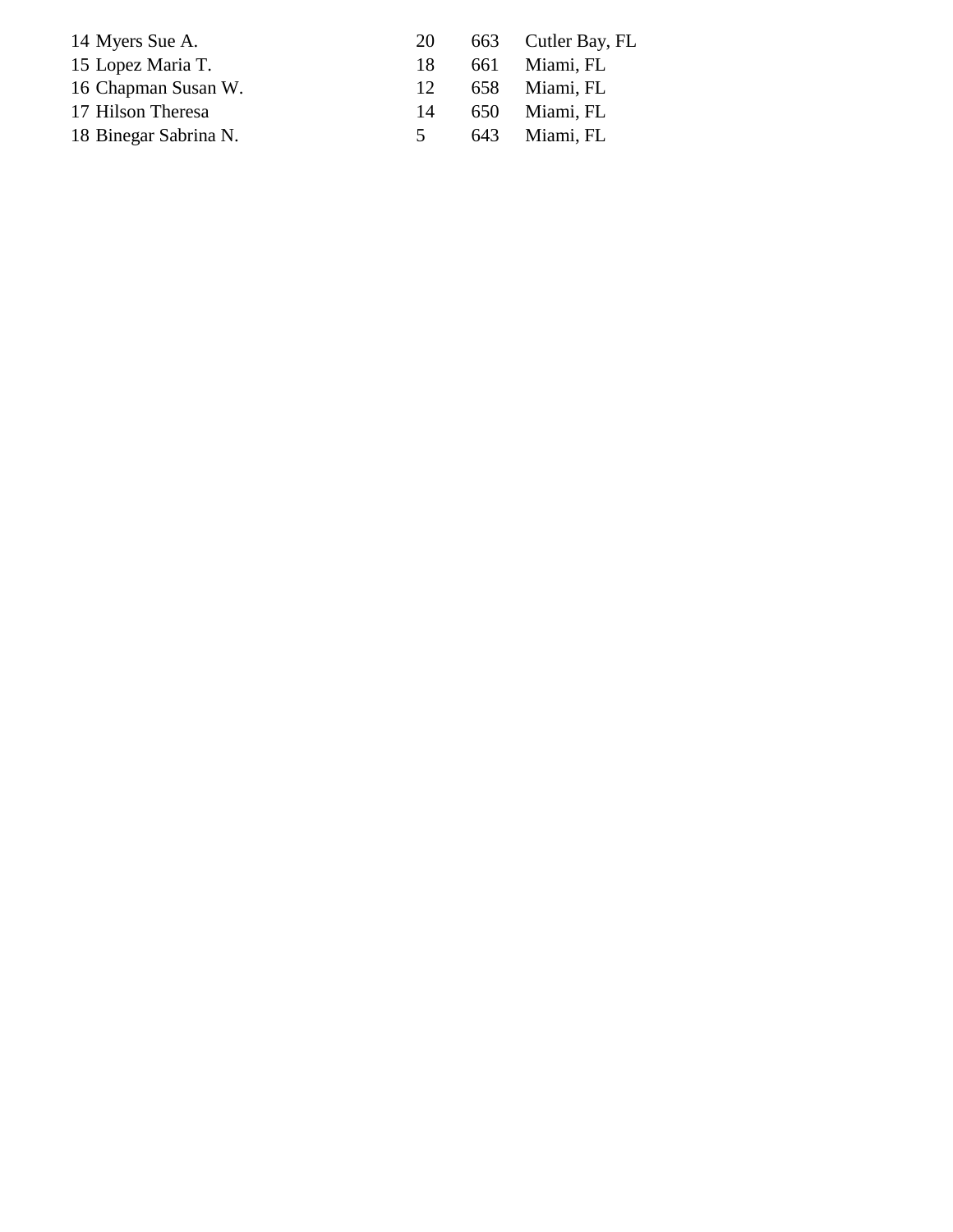| 19 Buzzard Margo L.                     | 15                      | 637 | Miami, FL               |              |
|-----------------------------------------|-------------------------|-----|-------------------------|--------------|
| 20 Rudbeck Cynthia N.                   | 15                      | 632 | Miami, FL               |              |
| 21 Toffoli Angie C.                     | 16                      | 625 | Miami, FL               |              |
| 22 Mendez Rosa M.                       | 18                      | 623 | Miami, FL               |              |
| 22 Dube Graciela C.                     | 8                       | 623 | Miami, FL               |              |
| 24 Pastor Bettynell                     | 6                       | 615 | Miami, FL               |              |
| 25 Jaen Tiffany                         | 10                      | 608 | Miami, FL               |              |
| 25 Salinetro Erin                       | 14                      | 608 | Miami, FL               |              |
| 25 Medina Rosa M.                       | 11                      | 608 | Miami, FL               |              |
| 28 Alayo Yeiriobis                      | 17                      | 602 | Tampa, FL               |              |
| 29 Perez Melissa                        | 10                      | 595 | Miami, FL               |              |
| <b>Optional Singles, Scratch</b>        |                         |     |                         |              |
| <b>Place Team Name</b>                  | <b>Entry Score From</b> |     |                         | <b>Prize</b> |
| 1 Graham Caitlin C.                     | $\overline{4}$          | 685 | Miami Springs, FL       | \$20.00      |
| 2 Booher Melissa C.                     | 5                       | 677 | Miami                   | \$15.00      |
| 3 Poirrier Camila                       | 7                       | 614 | Palmetto Bay, FL        |              |
| 4 Diaz Farah                            | 17                      | 596 | Tampa, FL               |              |
| 5 Dube Graciela C.                      | 8                       | 572 | Miami, FL               |              |
| 6 Alayo Yeiriobis                       | 17                      | 554 | Tampa, FL               |              |
| 7 Binegar Sabrina N.                    | 5                       | 517 | Miami, FL               |              |
| <b>Optional All Events, Handicapped</b> |                         |     |                         |              |
| <b>Place Team Name</b>                  | <b>Entry Score From</b> |     |                         | <b>Prize</b> |
| 1 Kelly Paige                           | 12                      |     | 1,503 Miami, FL         | \$64.00      |
| 2 Poirrier Camila                       | 7                       |     | 1,467 Palmetto Bay, FL  | \$60.00      |
| 3 Cameron Pamela                        | 13                      |     | 1,459 Palmetto Bay, FL  | \$50.00      |
| 4 Perez Angela M.                       | 19                      |     | 1,444 Miami, FL         | \$45.00      |
| 5 Guest Peggy L.                        | 13                      |     | 1,439 Palmetto Bay, FL  | \$44.00      |
| 6 Alvarez Adriana                       | 22                      |     | 1,435 Pompano Beach, FL | \$42.00      |
| 7 Chapman Susan W.                      | 12                      |     | 1,430 Miami, FL         | \$40.00      |
| 8 Diaz Farah                            | 17                      |     | 1,427 Tampa, FL         |              |
| 9 Pascual Christine M.                  | 16                      |     | 1,401 Miami, FL         |              |
| 10 Sanella Mariela M.                   | 11                      |     | 1,394 Miami, FL         |              |
| 11 Myers Sue A.                         | 20                      |     | 1,390 Cutler Bay, FL    |              |
| 12 Lopez Maria T.                       | 18                      |     | 1,361 Miami, FL         |              |
| 13 Mendez Rosa M.                       | 18                      |     | 1,351 Miami, FL         |              |
| 14 Best-Rodriguez Susan                 | 7                       |     | 1,329 Palmetto Bay, FL  |              |
| 15 Graham Caitlin C.                    | 4                       |     | 1,319 Miami, FL         |              |
| 16 Garcia Sol A.                        | 1                       |     | 1,294 Miami, FL         |              |
| 17 Medina Rosa M.                       | 11                      |     | 1,291 Miami, FL         |              |
| 18 Binegar Sabrina N.                   | 5                       |     | 1,264 Miami, FL         |              |
| 19 Hilson Theresa                       | 14                      |     | 1,259 Miami, FL         |              |
| 20 Rudbeck Cynthia N.                   | 15                      |     | 1,258 Miami, FL         |              |
| 21 Jaen Tiffany                         | 10                      |     | 1,246 Miami, FL         |              |
| 22 Perez Melissa                        | 10                      |     | 1,244 Miami, FL         |              |
| 22 Booher Melissa C.                    | 5                       |     | 1,244 Miami Springs, FL |              |
| 24 Toffoli Angie C.                     | 16                      |     | 1,237 Miami, FL         |              |
| 25 Buzzard Margo L.                     | 15                      |     | 1,222 Miami, FL         |              |
| 26 Alayo Yeiriobis                      | 17                      |     | 1,208 Tampa, FL         |              |
|                                         |                         |     |                         |              |
| 27 Salinetro Erin                       | 14                      |     | 1,207 Miami, FL         |              |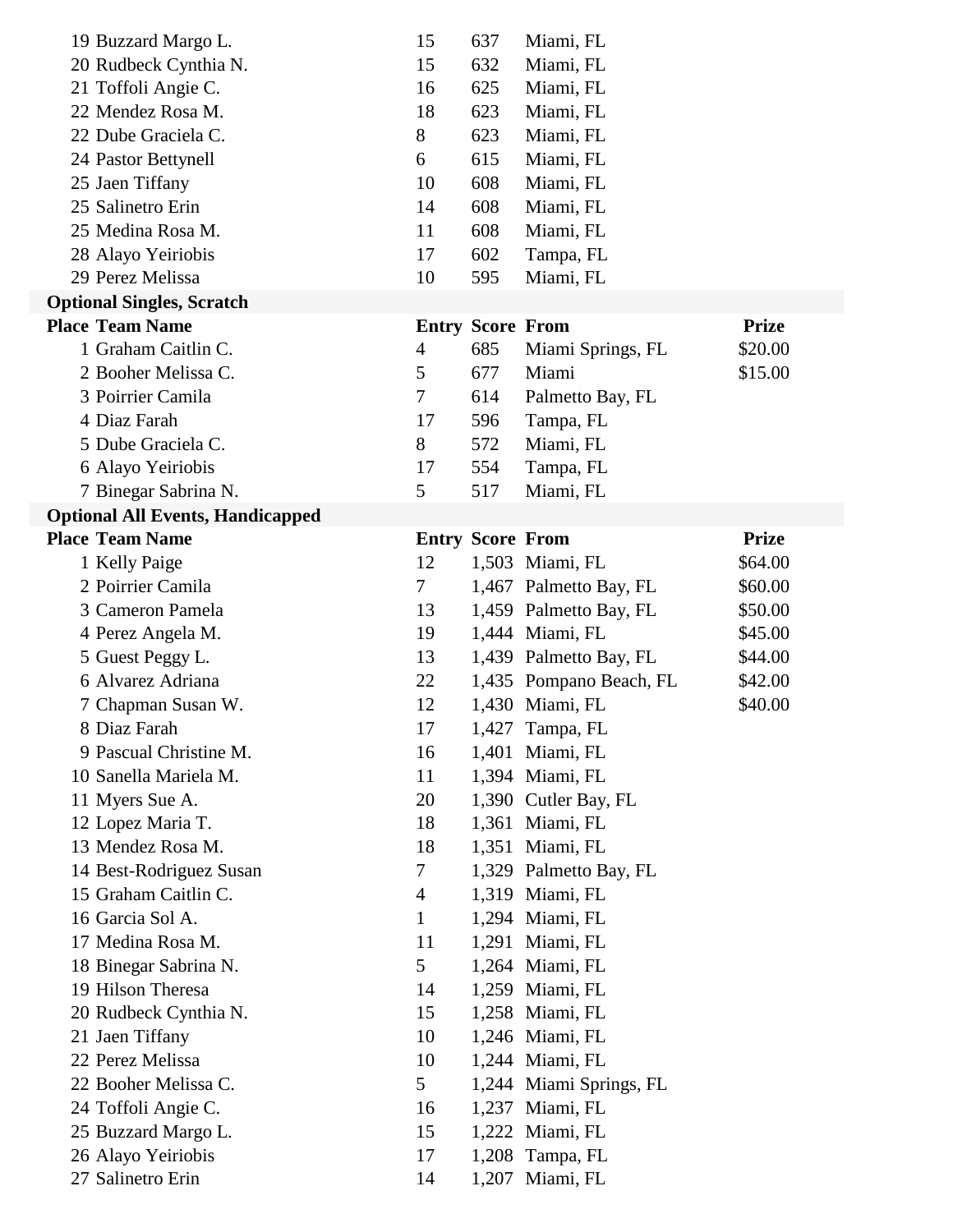| 27 Pastor Bettynell                 | 6 | 1,207 Miami, FL |
|-------------------------------------|---|-----------------|
| 29 Dube Graciela C.                 |   | 1,173 Miami, FL |
| <b>Optional All Events, Scratch</b> |   |                 |

**Place Team Name Entry Score From**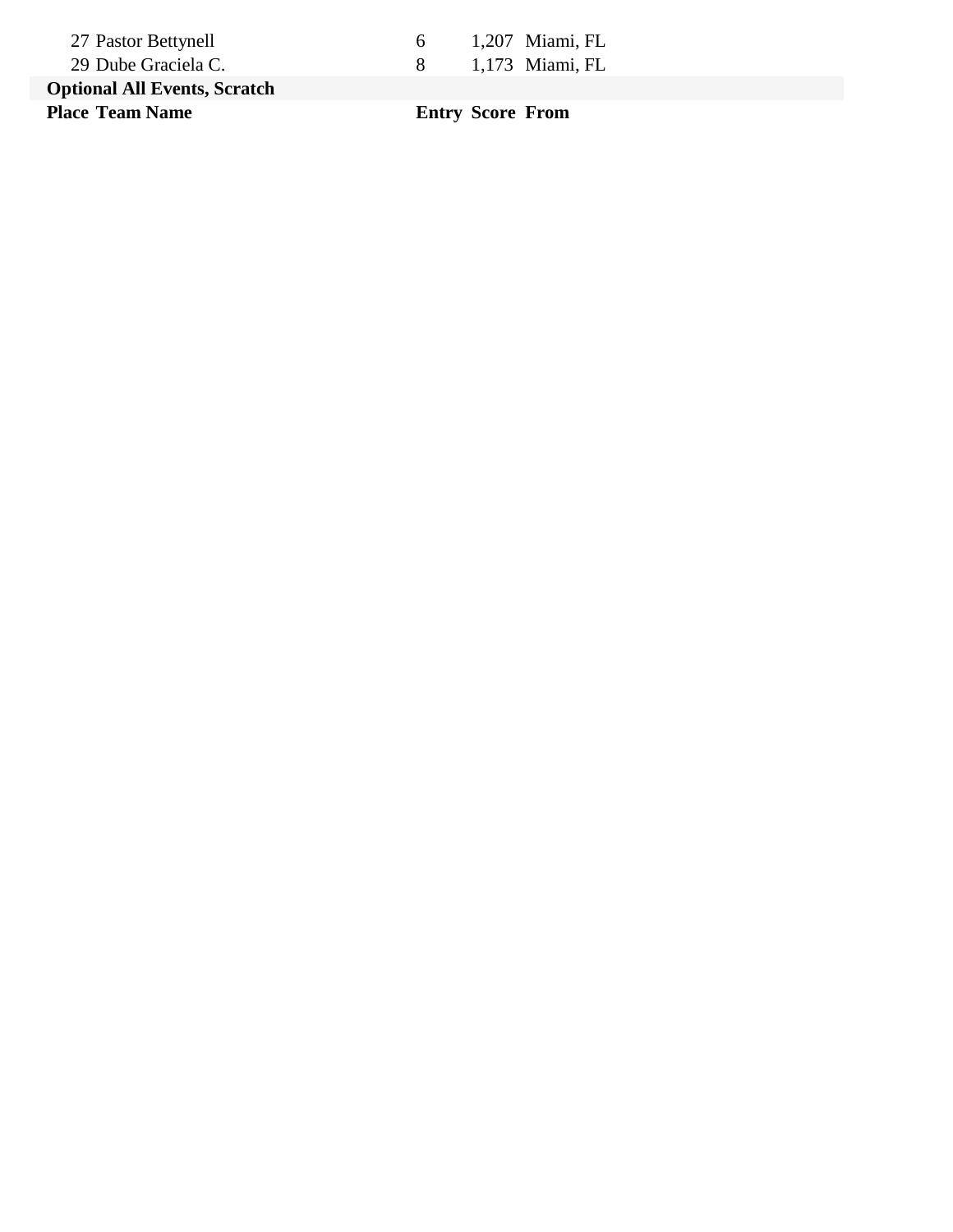| 1 Graham Caitlin C.     | 4              |       | 1,307 Miami, FL         |
|-------------------------|----------------|-------|-------------------------|
| 2 Poirrier Camila       | 7              |       | 1,275 Palmetto Bay, FL  |
| 3 Booher Melissa C.     | 5              |       | 1,244 Miami Springs, FL |
| 4 Mendez Rosa M.        | 18             | 1,201 | Miami, FL               |
| 5 Diaz Farah            | 17             |       | 1,175 Tampa, FL         |
| 6 Sanella Mariela M.    | 11             |       | 1,160 Miami, FL         |
| 7 Perez Melissa         | 10             |       | 1,154 Miami, FL         |
| 8 Alayo Yeiriobis       | 17             |       | 1,112 Tampa, FL         |
| 9 Cameron Pamela        | 13             |       | 1,099 Palmetto Bay, FL  |
| 10 Medina Rosa M.       | 11             |       | 1,075 Miami, FL         |
| 11 Dube Graciela C.     | 8              |       | 1,071 Miami, FL         |
| 12 Alvarez Adriana      | 22             |       | 1,069 Pompano Beach, FL |
| 13 Guest Peggy L.       | 13             |       | 1,043 Palmetto Bay, FL  |
| 14 Hilson Theresa       | 14             |       | 1,013 Miami, FL         |
| 15 Binegar Sabrina N.   | 5              |       | 1,012 Miami, FL         |
| 16 Lopez Maria T.       | 18             |       | 1,001 Miami, FL         |
| 17 Salinetro Erin       | 14             | 991   | Miami, FL               |
| 18 Jaen Tiffany         | 10             | 988   | Miami, FL               |
| 19 Kelly Paige          | 12             | 963   | Miami, FL               |
| 20 Best-Rodriguez Susan | 7              | 909   | Palmetto Bay, FL        |
| 21 Chapman Susan W.     | 12             | 890   | Miami, FL               |
| 22 Buzzard Margo L.     | 15             | 880   | Miami, FL               |
| 23 Rudbeck Cynthia N.   | 15             | 862   | Miami, FL               |
| 24 Perez Angela M.      | 19             | 856   | Miami, FL               |
| 25 Pascual Christine M. | 16             | 849   | Miami, FL               |
| 26 Garcia Sol A.        | $\mathbf{1}$   | 838   | Miami, FL               |
| 27 Pastor Bettynell     | 6              | 799   | Miami, FL               |
| 28 Myers Sue A.         | 20             | 778   | Cutler Bay, FL          |
| 29 Toffoli Angie C.     | 16             | 757   | Miami, FL               |
| 30 Bigenho Vivian       | 3              | 622   | Miami, FL               |
| 31 Giraldo Patricia A.  | 22             | 437   | Pompano Beach, FL       |
| 32 Romero Sol M.        | 19             | 426   | Miami, FL               |
| 33 Richards Charlene J. | $\mathbf{1}$   | 402   | Miami, FL               |
| 34 DePara Maite I.      | $\overline{2}$ | 361   | Miami, FL               |
| 35 Wendelken Suzanne    | 20             | 304   | Cutler Bay, FL          |
|                         |                |       |                         |